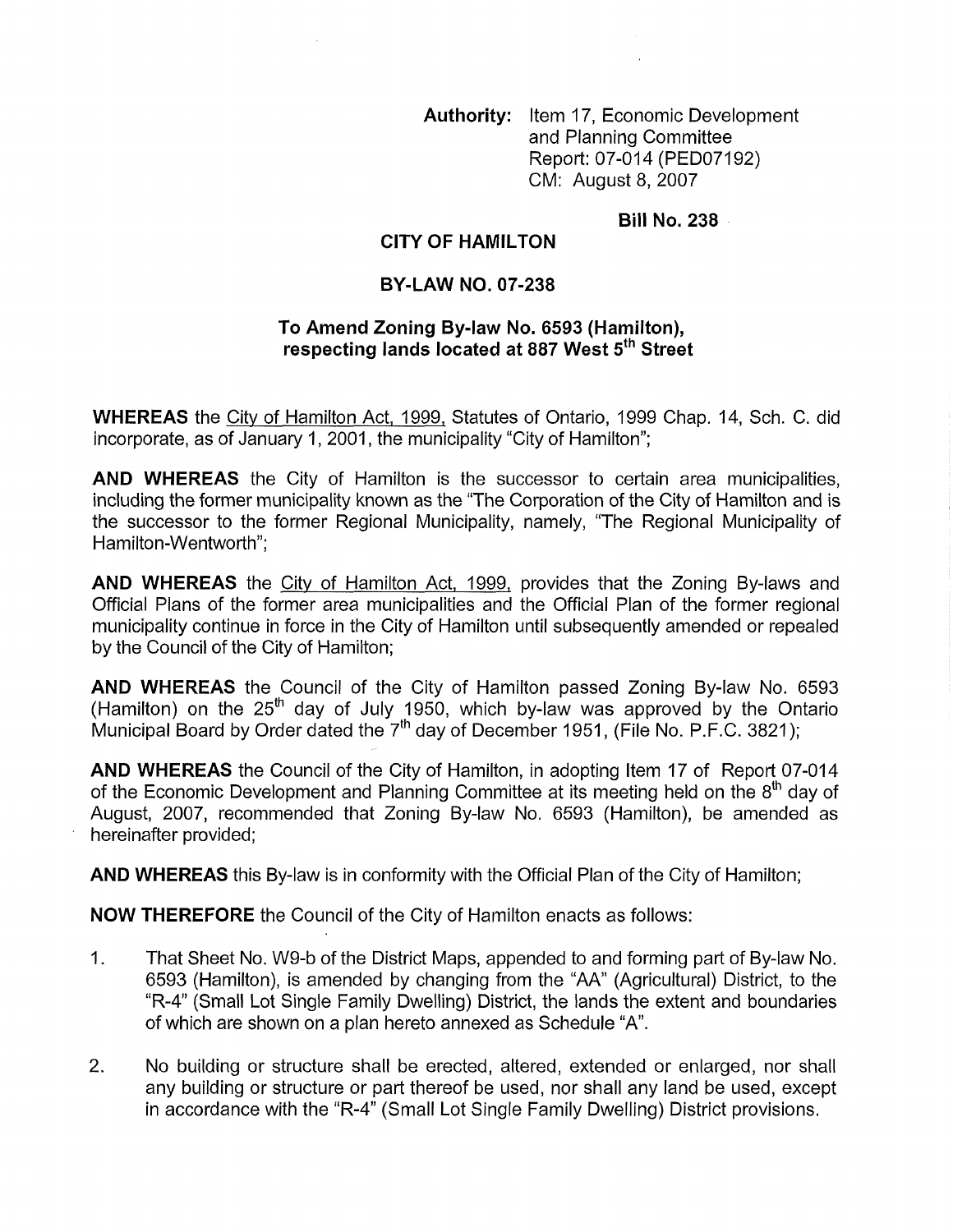By-law respecting 887 West 5<sup>th</sup> Street, Hamilton Page 2 of 3

3. The Clerk is hereby authorized and directed to proceed with the giving of notice of the passing of this by-law, in accordance with the Planning Act.

PASSED and ENACTED this 8<sup>th</sup> day of August, 2007.

Fred Eisenberger Mayor

Kevin C. Christenson City Clerk

ZAC-06-084